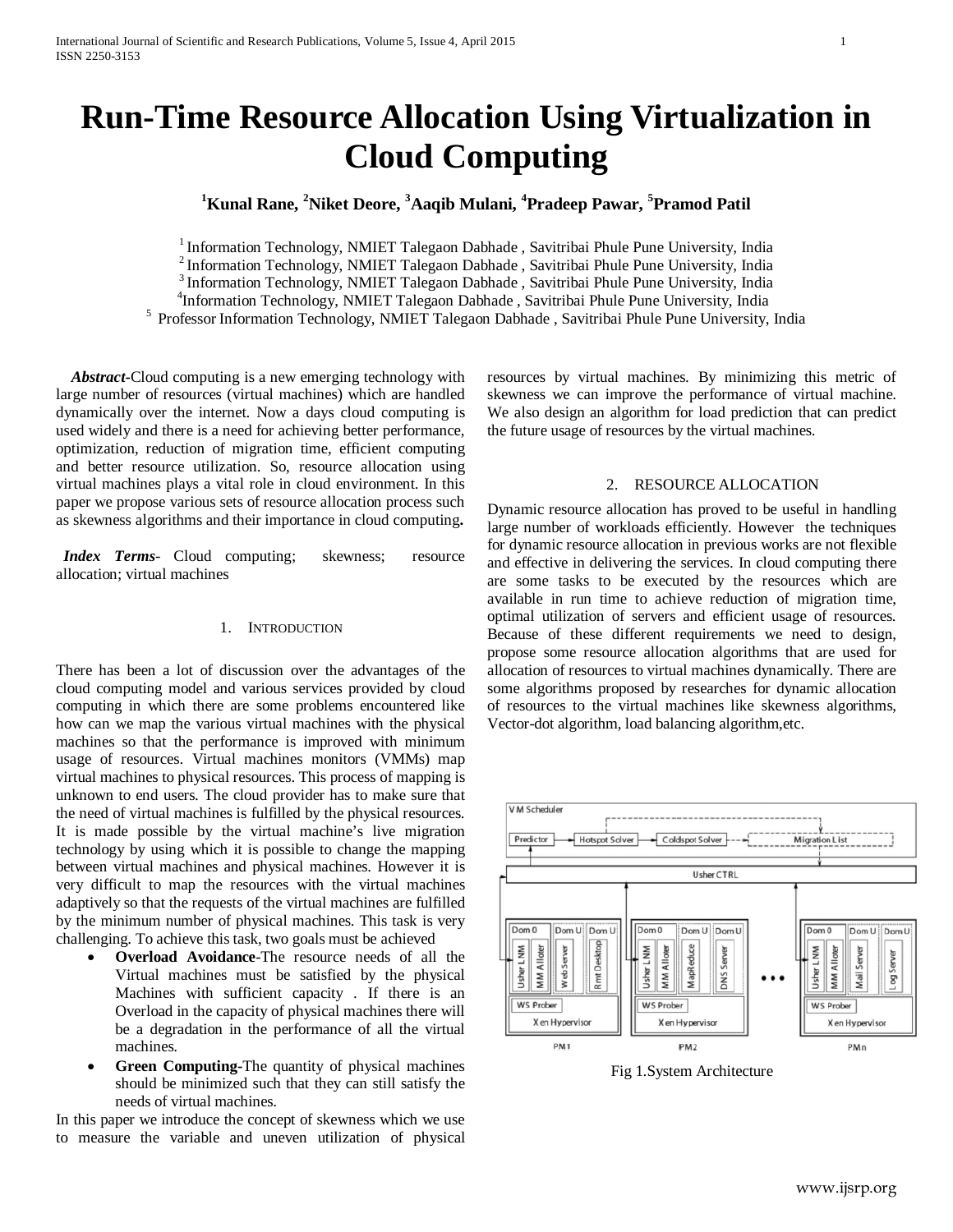# 3.RESOURCE ALLOCATION AND ALGORITHMS

The resource allocation to virtual machines in cloud computing is based on set of concerns, for mapping between physical machines and virtual machines .To achieve these efficiently with minimum amount of resources we introduce two threshold values , they are

- **Hotspot** By using hotspot value ,migration of the virtual machines to different resources is possible when the machine gets overloaded.
- **Coldspot** Coldspot is used for the migration of virtual machines to various resources when the machine gets under flown. The cold spot value plays a key role to maintain green computing to reduce usage of servers.

In resource allocation the end user may request for different resources as per his needs, by using scheduling algorithms the allocation of resources can be scheduled .By using load prediction algorithm the work load can be allocated to physical machines which have no virtual machines mapped to it. The various algorithms for the resource allocation are:

#### *A. Skewness Algorithm*

In this paper we use the concept of skewness to measure the unevenness of multiple resource utilization. Let 'n' be the number of resources we consider and 'ri' be the utilization of the 'i'th resource. We define the resource skewness of a server 'p' as where 'r' is the average utilization of all resources for server 'p'.

skewness(p)= $\sqrt{\sum_{i=1}^{n}[(ri/r)-1]^2}$ 

Skewness algorithms consists of three steps :

1:Load Prediction

2:Hostspot Migration

3:Green Computing

#### *B*. *Vector-dot Algorithm*

In this scheduling algorithm, HARMONY is used to virtualize the system. HARMONY gives and end to end view of san including usage and performance. The optimization of the utilization of the resources consists of network bandwidth and input/output of physical servers and data centers. In this instead of virtual machine migration, virtualized storage migration is done. To measure the current utilization of resource the extended vector product is used.

### *C. Green Scheduling Algorithms*

Green scheduling is used to determine which server which should be in the running state. Base on load and virtual machine is allocated it will turn on and off the servers. Here there are four states of srevers: OFF,ON,SHUTTING,RUNNING. Any of this state is triggered based upon the platform.

#### *D. Benchmark Algorithm*

This algorithm is used to compare the performance of different resource allocation algorithms. It can perform based on cpu utilization ,which monitors virtual machine migration and utilization of threshold values.

#### *E*. *Control Algorithm*

In this algorithm various techniques are used to predict non Stationary workloads on the systems.Here,there are two sets of processes Markov Host Overload Detection(MHOD) and Optimal Markov Host Overload Detection (MHOD-OPT).

### 4. CONCLUSION AND FUTURE SCOPE

Complex set of tasks in cloud computing can be solved in shorter time by proper resource utilization. Best resource allocation strategies have to be employed to make the cloud work efficiently. Utilization of resource is important task in cloud computing were User's jobs are scheduled to different machines. In this paper, various strategies and their features have be studied and classified. The future work will be concerned with the development of better allocation algorithms enrich works in dynamic environment using virtual machines and which is heterogeneous

#### ACKNOWLEDGMENT

The authors would like to thank Prof.Pramod Patil for his valuable inputs and expertise as our guide. The authors would also like to express their sincere gratitude for his contribution in providing the RFID components and devices.

#### REFERENCES

- [1] P.Ronak,P.Sanjay,Survey on Resource Allocation Strategies in Cloud Computing,International Journal of Engineering Research and Technology, vol.2,pp.1-5,2013.
- Zhen Xiao, Weijia Song, and Qi Chen, Dynamic Resource Allocation Using Virtual Machines for Cloud Computing Environment, IEEE Transactions on Parallel and Distributed Systems, vol. 24, pp. 205-225, 2013.
- [3] Sheng Di, Cho-Li,Dynamic Optimization of Multi-attribute **Resource** Allocation in Self-Organizing Clouds, IEEE Transactions on Parallel and Distributed Systems, vol. 24, pp. 205-225, 2012.
- [4] Anton Beloglazov and Rajkumar Buyya,Managing Overloaded Host for Dynamic Consolidate of Virtual Machines for Cloud Data, IEEE Transactions on Parallel and Distributed
- Systems, vol. 24,no.7,pp.1366-1379,2013. [5] Timothy Wood, Prashant Shenoy, Arun Venkataramani, and Mazin Yousif Black-box and Gray-box Strategies for Virtual